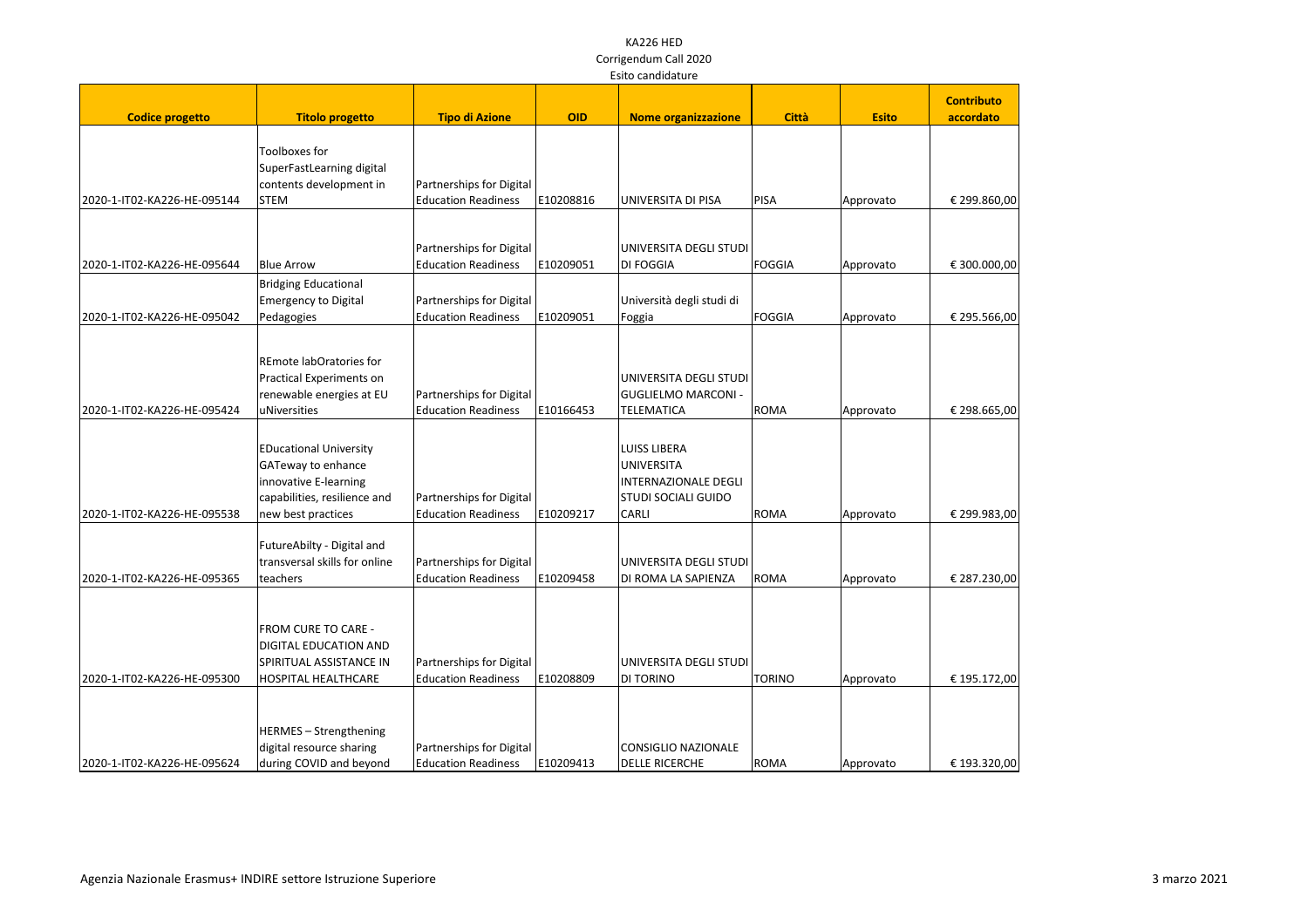|                             |                                                                                                                                                                              |                                                        |            |                                                         |               |                                                   | <b>Contributo</b> |
|-----------------------------|------------------------------------------------------------------------------------------------------------------------------------------------------------------------------|--------------------------------------------------------|------------|---------------------------------------------------------|---------------|---------------------------------------------------|-------------------|
| <b>Codice progetto</b>      | <b>Titolo progetto</b>                                                                                                                                                       | <b>Tipo di Azione</b>                                  | <b>OID</b> | <b>Nome organizzazione</b>                              | <b>Città</b>  | <b>Esito</b>                                      | accordato         |
| 2020-1-IT02-KA226-HE-095196 | Fostering Resilience through<br><b>Accredited Mobility for</b><br>European Sustainable HE<br>innovation                                                                      | Partnerships for Digital<br><b>Education Readiness</b> | E10194750  | UNIMED - UNIONE DELLE<br>UNIVERSITA DEL<br>MEDITERRANEO | ROMA          | Approvato                                         | € 284.600,00      |
| 2020-1-IT02-KA226-HE-095697 | Hacking Institutional<br><b>Strategies for Rapidly</b><br>Deployed Digital Education                                                                                         | Partnerships for Digital<br><b>Education Readiness</b> | E10209398  | POLITECNICO DI TORINO                                   | <b>TORINO</b> | Approvato                                         | € 292.450,00      |
| 2020-1-IT02-KA226-HE-095452 | Integrating digital<br>collaborative environments<br>into Joint programmes                                                                                                   | Partnerships for Digital<br><b>Education Readiness</b> | E10209515  | UNIVERSITA DEGLI STUDI<br>DI PADOVA                     | PADOVA        | Approvato                                         | € 209.725,00      |
| 2020-1-IT02-KA226-HE-095528 | Hi-TEACH: a new trainer<br>teaching framework in the<br>post-covid era                                                                                                       | Partnerships for Digital<br><b>Education Readiness</b> | E10209112  | UNIVERSITA CA' FOSCARI<br>VENEZIA                       | VENEZIA       | Approvato                                         | € 299.995,00      |
| 2020-1-IT02-KA226-HE-095091 | Online Internship in Tourism                                                                                                                                                 | Partnerships for Digital<br><b>Education Readiness</b> | E10153269  | UNIVERSITA DEGLI STUDI<br>DI MACERATA                   | MACERATA      | Approvato                                         | € 298.939,00      |
| 2020-1-IT02-KA226-HE-095637 | <b>ENhanced Learning and</b><br>teaching in International<br><b>Virtual ENvironments</b>                                                                                     | Partnerships for Digital<br><b>Education Readiness</b> | E10208816  | UNIVERSITA DI PISA                                      | PISA          | Approvato per<br>scioglimento<br>lista di Riserva | € 298.420,00      |
| 2020-1-IT02-KA226-HE-095639 | Alliance for equitable medical<br>technologies achieved by<br>transforming biomedical<br>engineering through high<br>quality, sustainable and<br>inclusive digital education | Partnerships for Digital<br><b>Education Readiness</b> | E10208816  | UNIVERSITA DI PISA                                      | PISA          | Respinto per<br>mancanza fondi                    | n/a               |
| 2020-1-IT02-KA226-HE-095544 | Health Accountability digital<br>Tools                                                                                                                                       | Partnerships for Digital<br><b>Education Readiness</b> | E10209388  | UNIVERSITA DEGLI STUDI<br>DI NAPOLI FEDERICO II         | NAPOLI        | Respinto per<br>mancanza fondi                    | n/a               |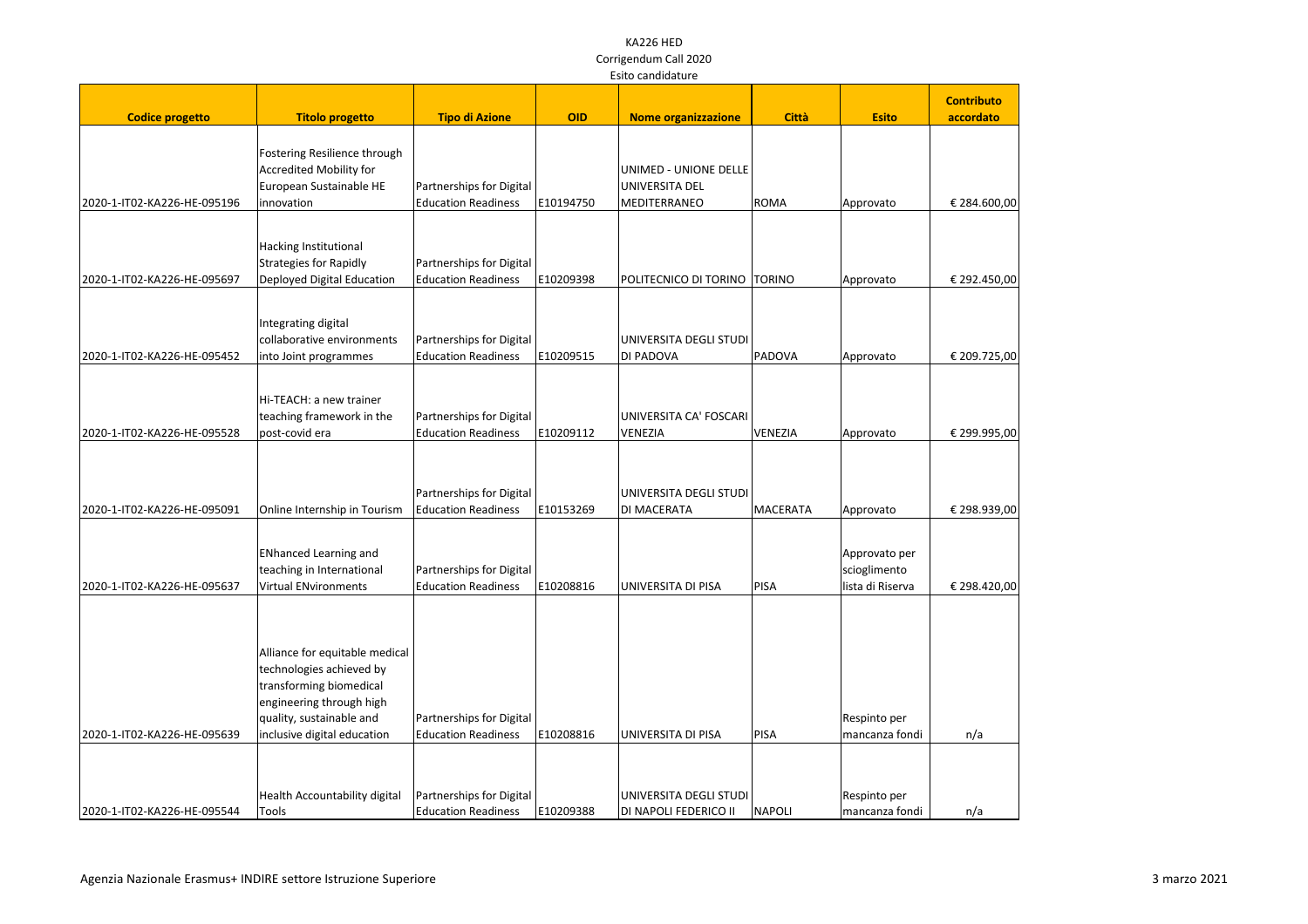|                             | LSILU Cariuluature                                      |                                                        |            |                                                 |                    |                                |                   |  |
|-----------------------------|---------------------------------------------------------|--------------------------------------------------------|------------|-------------------------------------------------|--------------------|--------------------------------|-------------------|--|
|                             |                                                         |                                                        |            |                                                 |                    |                                | <b>Contributo</b> |  |
| <b>Codice progetto</b>      | <b>Titolo progetto</b>                                  | <b>Tipo di Azione</b>                                  | <b>OID</b> | <b>Nome organizzazione</b>                      | <b>Città</b>       | <b>Esito</b>                   | accordato         |  |
|                             |                                                         |                                                        |            |                                                 |                    |                                |                   |  |
|                             |                                                         |                                                        |            |                                                 |                    |                                |                   |  |
|                             | Massive Open Online Week                                |                                                        |            |                                                 |                    |                                |                   |  |
| 2020-1-IT02-KA226-HE-095372 | for Collaborative Digital<br>Education                  | Partnerships for Digital<br><b>Education Readiness</b> | E10209388  | UNIVERSITA DEGLI STUDI<br>DI NAPOLI FEDERICO II | <b>NAPOLI</b>      | Respinto per<br>mancanza fondi |                   |  |
|                             |                                                         |                                                        |            |                                                 |                    |                                | n/a               |  |
|                             |                                                         |                                                        |            |                                                 |                    |                                |                   |  |
|                             |                                                         |                                                        |            |                                                 |                    |                                |                   |  |
|                             | Data JOUrnaLism courses for                             | Partnerships for Digital                               |            | UNIVERSITA DEGLI STUDI                          |                    | Respinto per                   |                   |  |
| 2020-1-IT02-KA226-HE-095530 | higher Education                                        | <b>Education Readiness</b>                             | E10209103  | <b>DELLA TUSCIA</b>                             | <b>VITERBO</b>     | mancanza fondi                 | n/a               |  |
|                             |                                                         |                                                        |            |                                                 |                    |                                |                   |  |
|                             |                                                         |                                                        |            |                                                 |                    |                                |                   |  |
|                             |                                                         |                                                        |            |                                                 |                    |                                |                   |  |
|                             | Methods for Effective Remote Partnerships for Digital   |                                                        |            | Università degli studi di                       |                    | Respinto per                   |                   |  |
| 2020-1-IT02-KA226-HE-095484 | Training                                                | <b>Education Readiness</b>                             | E10209127  | Salerno                                         | <b>FISCIANO SA</b> | mancanza fondi                 | n/a               |  |
|                             |                                                         |                                                        |            |                                                 |                    |                                |                   |  |
|                             | Neet prevention in                                      |                                                        |            |                                                 |                    |                                |                   |  |
|                             | Educational systems through                             |                                                        |            |                                                 |                    |                                |                   |  |
|                             | positive Future vision                                  |                                                        |            |                                                 |                    |                                |                   |  |
|                             | Enhancing                                               |                                                        |            | Istituto di Scienze e                           |                    |                                |                   |  |
|                             | Learning and teacher                                    | Partnerships for Digital                               |            | Tecnologie della                                |                    | Respinto per                   |                   |  |
| 2020-1-IT02-KA226-HE-095291 | education in COVID Era                                  | <b>Education Readiness</b>                             | E10209413  | Cognizione                                      | <b>ROMA</b>        | mancanza fondi                 | n/a               |  |
|                             |                                                         |                                                        |            |                                                 |                    |                                |                   |  |
|                             |                                                         |                                                        |            |                                                 |                    |                                |                   |  |
|                             | Strategic Practices to Enhance Partnerships for Digital |                                                        |            | UNIVERSITA DEGLI STUDI                          |                    | Respinto per                   |                   |  |
| 2020-1-IT02-KA226-HE-095290 | Regulation in Online learning   Education Readiness     |                                                        | E10209099  | DI FIRENZE                                      | FIRENZE            | mancanza fondi                 | n/a               |  |
|                             |                                                         |                                                        |            |                                                 |                    |                                |                   |  |
|                             |                                                         |                                                        |            |                                                 |                    |                                |                   |  |
|                             | EU framework for Digital                                |                                                        |            |                                                 |                    |                                |                   |  |
|                             | Education Readiness in Higher Partnerships for Digital  |                                                        |            | European Digital                                |                    | Respinto per                   |                   |  |
| 2020-1-IT02-KA226-HE-095135 | Education                                               | <b>Education Readiness</b>                             | E10096531  | <b>Learning Network</b>                         | MILANO             | mancanza fondi                 | n/a               |  |
|                             |                                                         |                                                        |            | <b>ALMA MATER</b>                               |                    |                                |                   |  |
|                             | Computer-based Visualisation                            |                                                        |            | STUDIORUM -                                     |                    |                                |                   |  |
|                             | of Architectural Cultural                               | Partnerships for Digital                               |            | UNIVERSITA DI                                   |                    | Respinto per                   |                   |  |
| 2020-1-IT02-KA226-HE-095197 | Heritage                                                | <b>Education Readiness</b>                             | E10209504  | BOLOGNA                                         | BOLOGNA            | mancanza fondi                 | n/a               |  |
|                             |                                                         |                                                        |            |                                                 |                    |                                |                   |  |
|                             | <b>INnovative Digital</b>                               |                                                        |            | Istituto Zooprofilattico                        |                    |                                |                   |  |
|                             | <b>Environment and Pedagogies</b>                       |                                                        |            | Sperimentale dell'Umbria                        |                    |                                |                   |  |
|                             | for Teaching zoonoses in one                            | Partnerships for Digital                               |            | e delle Marche "Togo                            |                    | Respinto per                   |                   |  |
| 2020-1-IT02-KA226-HE-095576 | Health perspective                                      | <b>Education Readiness</b>                             | E10248969  | Rosati"                                         | PERUGIA            | mancanza fondi                 | n/a               |  |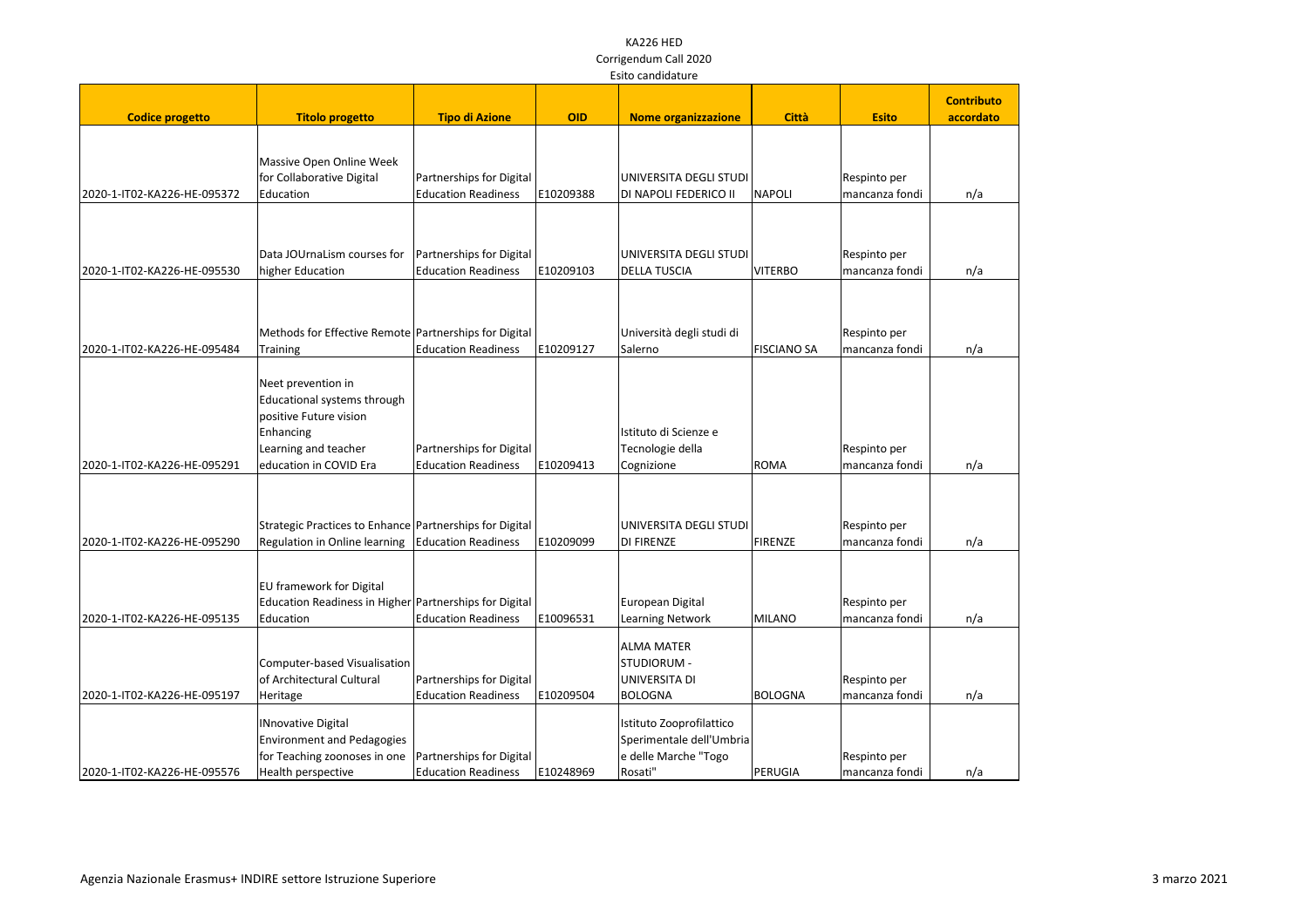|                             | Laitu canuluaturc                                         |                            |            |                              |              |                |                   |
|-----------------------------|-----------------------------------------------------------|----------------------------|------------|------------------------------|--------------|----------------|-------------------|
|                             |                                                           |                            |            |                              |              |                | <b>Contributo</b> |
| <b>Codice progetto</b>      | <b>Titolo progetto</b>                                    | <b>Tipo di Azione</b>      | <b>OID</b> | <b>Nome organizzazione</b>   | <b>Città</b> | <b>Esito</b>   | accordato         |
|                             |                                                           |                            |            |                              |              |                |                   |
|                             |                                                           |                            |            |                              |              |                |                   |
|                             |                                                           |                            |            |                              |              |                |                   |
|                             | E-TRAINEE. Open Mobility                                  | Partnerships for Digital   |            |                              |              | Respinto per   |                   |
| 2020-1-IT02-KA226-HE-095158 | System for Traineeship.                                   | <b>Education Readiness</b> | E10162441  | <b>SEND</b>                  | PALERMO      | mancanza fondi | n/a               |
|                             |                                                           |                            |            |                              |              |                |                   |
|                             |                                                           |                            |            |                              |              |                |                   |
|                             | Design Accessibility Network                              | Partnerships for Digital   |            | UNIVERSITA DEL               |              | Respinto per   |                   |
| 2020-1-IT02-KA226-HE-095231 | to Enjoy University                                       | <b>Education Readiness</b> | E10208824  | <b>SALENTO</b>               | <b>LECCE</b> | mancanza fondi | n/a               |
|                             |                                                           |                            |            |                              |              |                |                   |
|                             |                                                           |                            |            |                              |              |                |                   |
|                             | Smart Labs - from responding                              |                            |            |                              |              |                |                   |
|                             | to social distancing to                                   | Partnerships for Digital   |            | UNIVERSITA DEGLI STUDI       |              | Respinto per   |                   |
| 2020-1-IT02-KA226-HE-095696 | innovation and creativity                                 | <b>Education Readiness</b> | E10209458  | DI ROMA LA SAPIENZA          | <b>ROMA</b>  | mancanza fondi | n/a               |
|                             |                                                           |                            |            |                              |              |                |                   |
|                             | <b>Digital Curation learning HUB</b>                      |                            |            | <b>UNIVERSITA</b>            |              |                |                   |
|                             | for museums in post Covid -                               | Partnerships for Digital   |            | POLITECNICA DELLE            |              | Respinto per   |                   |
| 2020-1-IT02-KA226-HE-095527 | 19 scenario                                               | <b>Education Readiness</b> | E10208852  | <b>MARCHE</b>                | ANCONA       | mancanza fondi | n/a               |
|                             |                                                           |                            |            |                              |              |                |                   |
|                             |                                                           |                            |            |                              |              |                |                   |
|                             | InMEDIAsRES. ImMErsive                                    |                            |            |                              |              |                |                   |
|                             | DigitAl learning RESources for                            |                            |            | <b>ALMA MATER</b>            |              |                |                   |
|                             | enhancing digital readiness in                            |                            |            | STUDIORUM -                  |              |                |                   |
|                             | teaching and learning cultural   Partnerships for Digital |                            |            | UNIVERSITA DI                |              | Respinto per   |                   |
| 2020-1-IT02-KA226-HE-095039 | heritage studies                                          | <b>Education Readiness</b> | E10209504  | <b>BOLOGNA</b>               | BOLOGNA      | mancanza fondi | n/a               |
|                             |                                                           |                            |            |                              |              |                |                   |
|                             |                                                           |                            |            |                              |              |                |                   |
|                             |                                                           |                            |            |                              |              |                |                   |
|                             | Digital Transformation                                    | Partnerships for Digital   |            |                              |              | Respinto per   |                   |
| 2020-1-IT02-KA226-HE-094935 | Advancement for Design PhD                                | <b>Education Readiness</b> | E10208971  | POLITECNICO DI MILANO MILANO |              | mancanza fondi | n/a               |
|                             | HARDISC Habilitate, Adapt                                 |                            |            |                              |              |                |                   |
|                             | and Reinforce Digital                                     |                            |            |                              |              |                |                   |
|                             | Internships for Students                                  | Partnerships for Digital   |            | CONSIGLIO NAZIONALE          |              |                |                   |
| 2020-1-IT02-KA226-HE-095623 | against COVID                                             | <b>Education Readiness</b> | E10209413  | <b>DELLE RICERCHE</b>        | <b>ROMA</b>  | Respinto       | n/a               |
|                             |                                                           |                            |            |                              |              |                |                   |
|                             |                                                           |                            |            |                              |              |                |                   |
|                             | Laboratory teaching and                                   |                            |            |                              |              |                |                   |
|                             | learning for electrical and                               | Partnerships for Digital   |            | UNIVERSITA DEL               |              |                |                   |
| 2020-1-IT02-KA226-HE-094997 | electronic engineering                                    | <b>Education Readiness</b> | E10208824  | <b>SALENTO</b>               | <b>LECCE</b> | Respinto       | n/a               |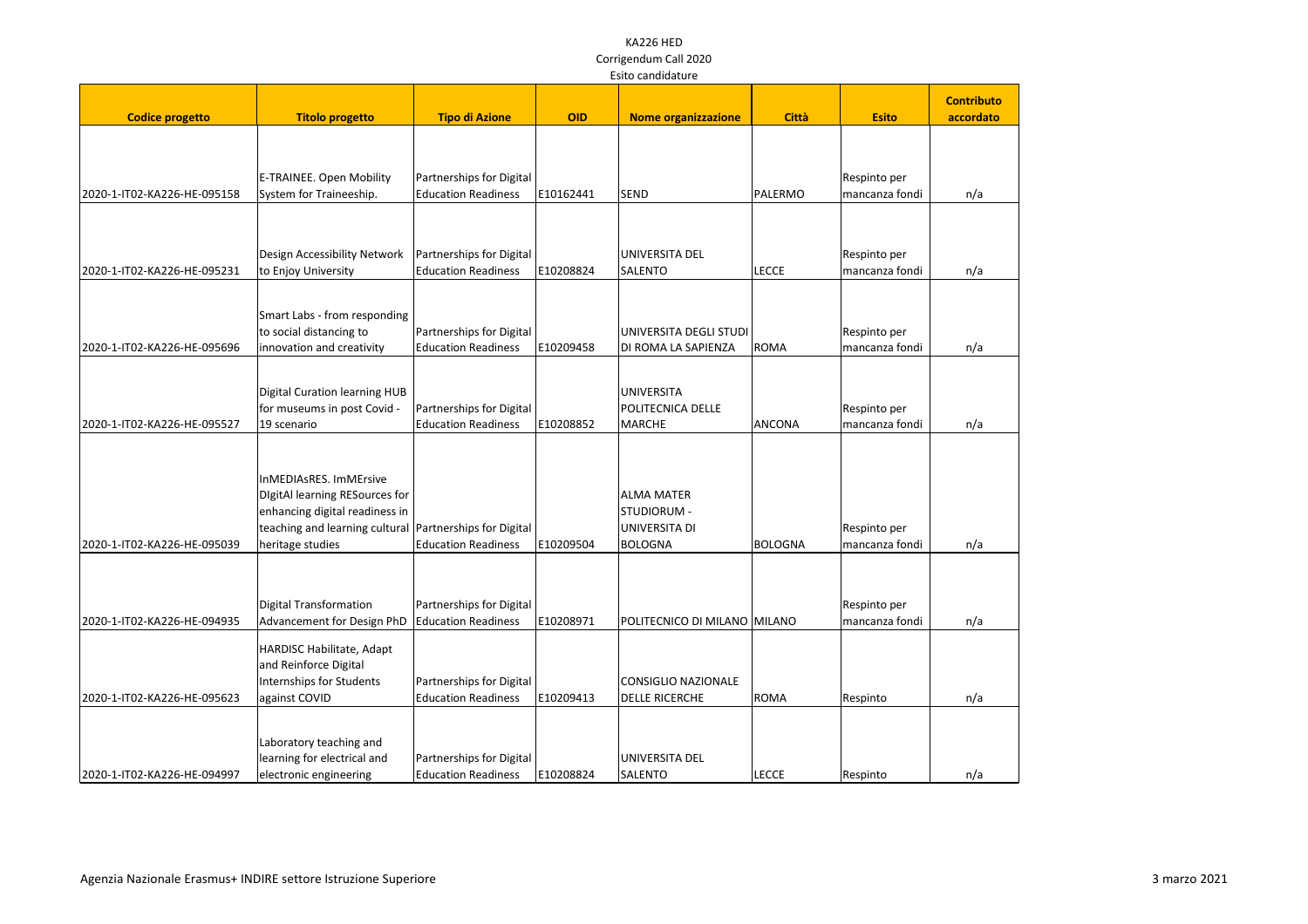|                             |                                                                                                                                                                                  |                                                        |            | Laitu cariuluaturc                              |                    |                                |                   |
|-----------------------------|----------------------------------------------------------------------------------------------------------------------------------------------------------------------------------|--------------------------------------------------------|------------|-------------------------------------------------|--------------------|--------------------------------|-------------------|
|                             |                                                                                                                                                                                  |                                                        |            |                                                 |                    |                                | <b>Contributo</b> |
| <b>Codice progetto</b>      | <b>Titolo progetto</b>                                                                                                                                                           | <b>Tipo di Azione</b>                                  | <b>OID</b> | <b>Nome organizzazione</b>                      | <b>Città</b>       | <b>Esito</b>                   | accordato         |
| 2020-1-IT02-KA226-HE-095540 | Developing & Realising<br>digitalisation In higher<br>education Via Empowering<br>teaching personnel                                                                             | Partnerships for Digital<br><b>Education Readiness</b> | E10053300  | <b>TDM 2000</b>                                 | <b>CAGLIARI</b>    | Respinto per<br>mancanza fondi | n/a               |
| 2020-1-IT02-KA226-HE-095243 | Nurturing Teachers'<br><b>Motivation for Digital</b><br>Education Excellence through   Partnerships for Digital<br>Nudging Interventions                                         | <b>Education Readiness</b>                             | E10209388  | UNIVERSITA DEGLI STUDI<br>DI NAPOLI FEDERICO II | NAPOLI             | Respinto per<br>mancanza fondi | n/a               |
|                             |                                                                                                                                                                                  |                                                        |            |                                                 |                    |                                |                   |
| 2020-1-IT02-KA226-HE-095423 | STE(A)M Inclusiveness New<br>Goals                                                                                                                                               | Partnerships for Digital<br><b>Education Readiness</b> | E10208792  | UNIVERSITA DEGLI STUDI<br>DELL'AQUILA           | L AQUILA           | Respinto per<br>mancanza fondi | n/a               |
| 2020-1-IT02-KA226-HE-095529 | Collaborative and transparent<br>use of Learning Analytics in<br>online university courses,<br>valuing the learner role and<br>exploiting advanced<br>monitoring equipment       | Partnerships for Digital<br><b>Education Readiness</b> | E10209458  | UNIVERSITA DEGLI STUDI<br>DI ROMA LA SAPIENZA   | <b>ROMA</b>        | Respinto                       | n/a               |
| 2020-1-IT02-KA226-HE-095038 | Innovative Bioscience:<br>remotely triggered virtual<br>labs in complementing the<br>Higher Education                                                                            | Partnerships for Digital<br><b>Education Readiness</b> | E10209051  | UNIVERSITA DEGLI STUDI<br><b>DI FOGGIA</b>      | <b>FOGGIA</b>      | Respinto per<br>mancanza fondi | n/a               |
| 2020-1-IT02-KA226-HE-095694 | Teach Safety to Live Safely: A<br>Project of Educational and<br>Digital Solutions for<br><b>Mainstreaming Occupational</b><br>Safety and Health in<br><b>Education Faculties</b> | Partnerships for Digital<br><b>Education Readiness</b> | E10209127  | UNIVERSITA DEGLI STUDI<br>DI SALERNO            | <b>FISCIANO SA</b> | Respinto per<br>mancanza fondi | n/a               |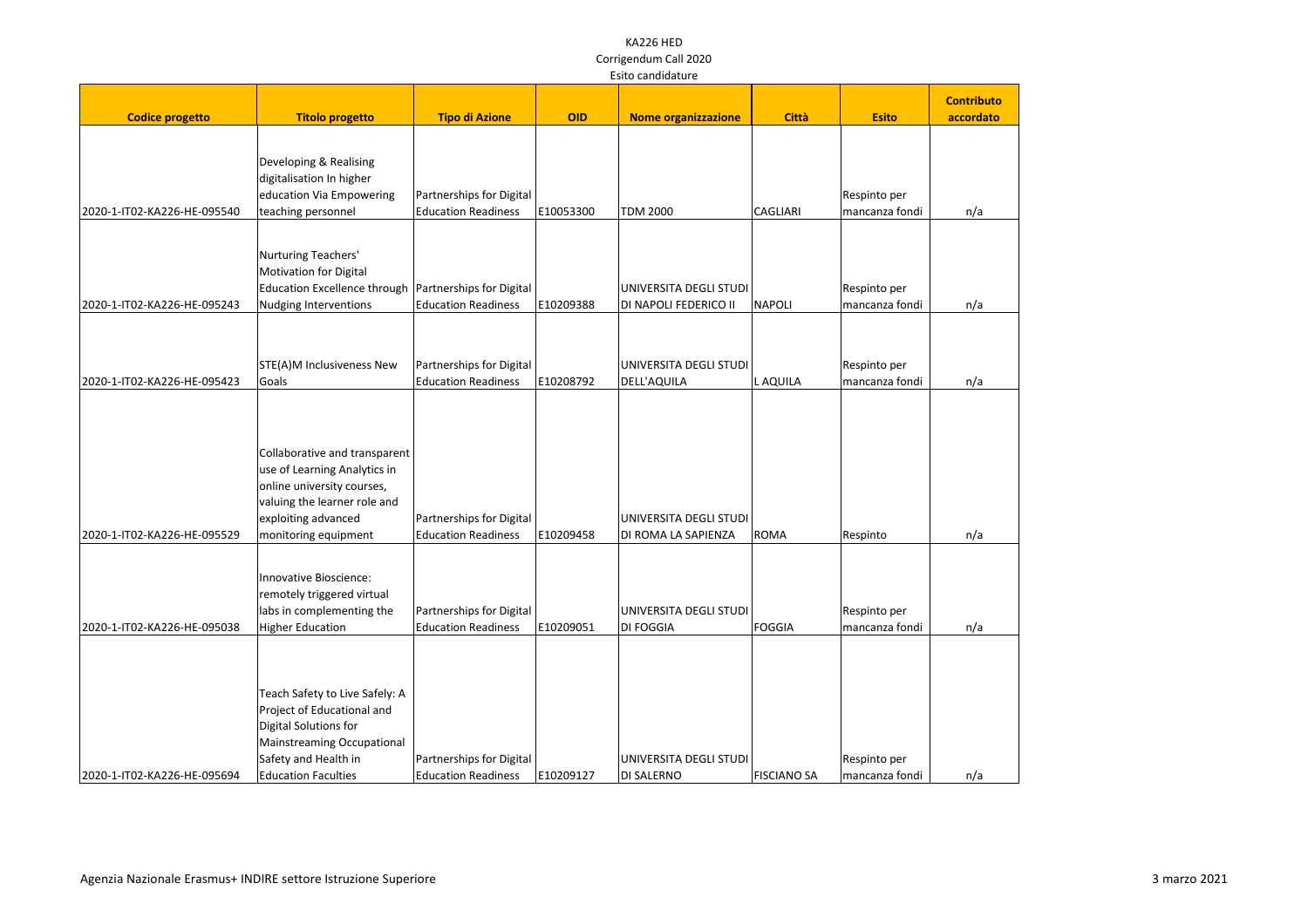|                             | Laitu canuluaturc                                                                                                                                       |                                                        |            |                                                                                           |                |                                |                   |
|-----------------------------|---------------------------------------------------------------------------------------------------------------------------------------------------------|--------------------------------------------------------|------------|-------------------------------------------------------------------------------------------|----------------|--------------------------------|-------------------|
|                             |                                                                                                                                                         |                                                        |            |                                                                                           |                |                                | <b>Contributo</b> |
| <b>Codice progetto</b>      | <b>Titolo progetto</b>                                                                                                                                  | <b>Tipo di Azione</b>                                  | <b>OID</b> | <b>Nome organizzazione</b>                                                                | <b>Città</b>   | <b>Esito</b>                   | accordato         |
|                             | Mapping Study Places for                                                                                                                                | Partnerships for Digital                               |            | Scuola Superiore                                                                          |                | Respinto per                   |                   |
| 2020-1-IT02-KA226-HE-095076 | Language E-learners                                                                                                                                     | <b>Education Readiness</b>                             | E10074305  | Carolina Albasio                                                                          | CASTELLANZA    | mancanza fondi                 | n/a               |
| 2020-1-IT02-KA226-HE-095485 | On-Line TRaining in Higher<br>Education. Teaching and<br>learning in digital era                                                                        | Partnerships for Digital<br><b>Education Readiness</b> | E10126054  | <b>LINK CAMPUS</b><br><b>UNIVERSITY</b>                                                   | ROMA           | Respinto per<br>mancanza fondi | n/a               |
| 2020-1-IT02-KA226-HE-095531 | An Educational Platform for<br>the Italian and English<br>Language of Tourism                                                                           | Partnerships for Digital<br><b>Education Readiness</b> | E10209128  | UNIVERSITA DEGLI STUDI<br><b>DI UDINE</b>                                                 | <b>UDINE</b>   | Respinto per<br>mancanza fondi | n/a               |
| 2020-1-IT02-KA226-HE-095212 | Remote teaching and virtual<br>reality in radiation sciences                                                                                            | Partnerships for Digital<br><b>Education Readiness</b> | E10209504  | <b>ALMA MATER</b><br>STUDIORUM -<br>UNIVERSITA DI<br><b>BOLOGNA</b>                       | BOLOGNA        | Respinto per<br>mancanza fondi | n/a               |
| 2020-1-IT02-KA226-HE-095152 | LEgal Aspects of digital well-<br>being in Remote educatioN                                                                                             | Partnerships for Digital<br><b>Education Readiness</b> | E10209016  | <b>SCUOLA SUPERIORE DI</b><br>STUDI UNIVERSITARI E DI<br>PERFEZIONAMENTO S<br><b>ANNA</b> | PISA           | Respinto                       | n/a               |
| 2020-1-IT02-KA226-HE-095577 | SociaL mEdia aND Education<br>Readiness                                                                                                                 | Partnerships for Digital<br><b>Education Readiness</b> | E10029793  | T2I - TRASFERIMENTO<br><b>TECNOLOGICO E</b><br>INNOVAZIONE SCARL                          | <b>TREVISO</b> | Respinto                       | n/a               |
| 2020-1-IT02-KA226-HE-095545 | <b>Erasmus Virtual Technologies</b><br>toward an immersive distance<br>learning project using Virtual<br>reality, Augmented Reality<br>and Gamification | Partnerships for Digital<br><b>Education Readiness</b> | E10208663  | UNIVERSITA DEGLI STUDI<br>DI ROMA TOR VERGATA                                             | ROMA           | Respinto                       | n/a               |
| 2020-1-IT02-KA226-HE-095450 | <b>SOCIAL EDUCATION</b><br><b>ENHANCING PLATFORM</b>                                                                                                    | Partnerships for Digital<br><b>Education Readiness</b> | E10209051  | UNIVERSITA DEGLI STUDI<br><b>DI FOGGIA</b>                                                | FOGGIA         | Respinto                       | n/a               |